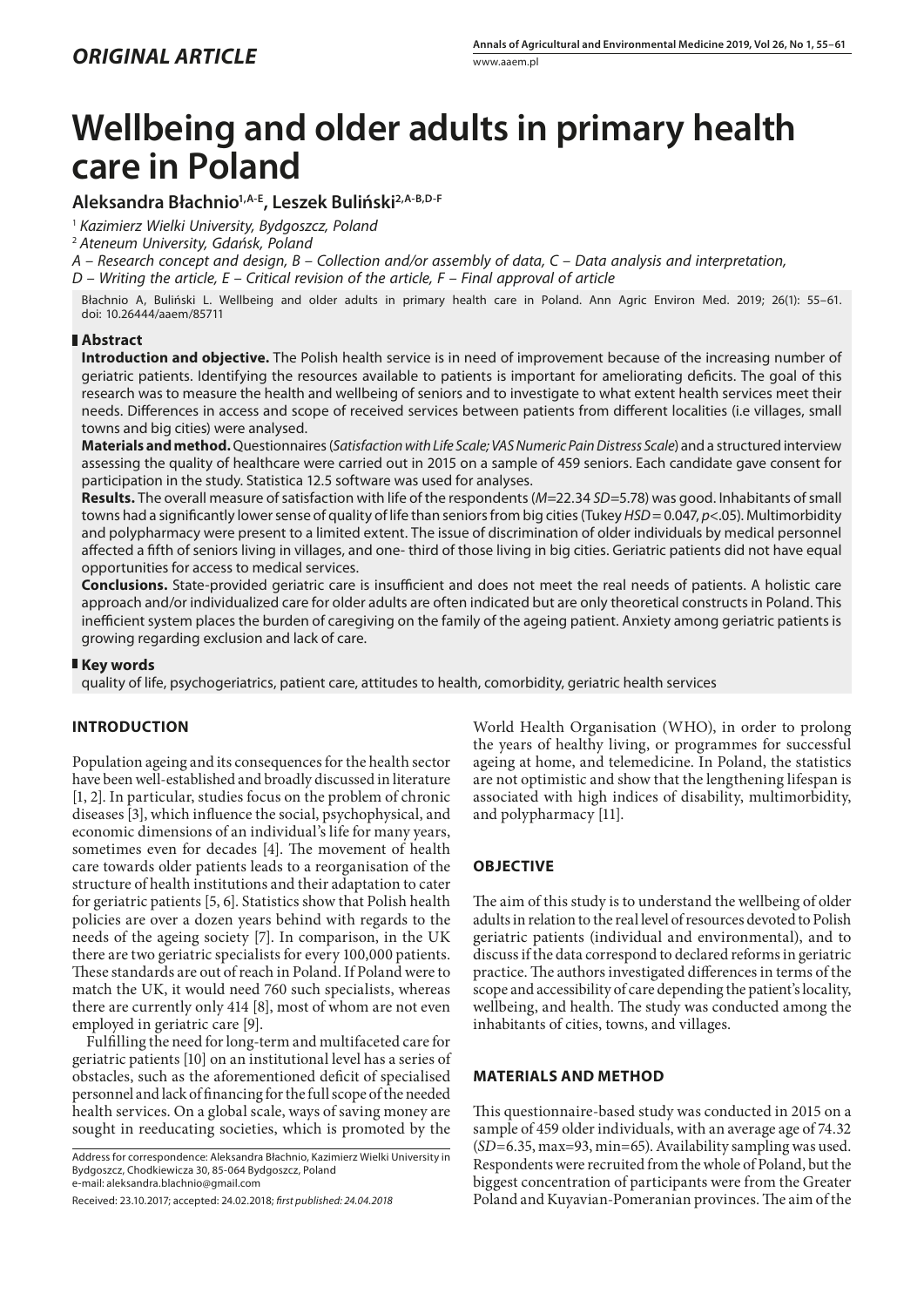measurements was to verify quality of life, health, and access to health services of senior individuals living in different areas: big cities (*n*=128), small towns (*n*=187), and villages (*n*=144) (Tab. 1). The questionnaires were completed in a oneon-one setting, and each individual was first informed about the aims of the study, their rights, and asked to give consent to participate. Respondents filled-in the Satisfaction with Life Scale (SWLS) developed by Diener, Emmons, Larsen, and Griffin [12], and adapted for use in Poland by Juczyński [13]. Participants were asked to indicate their level of agreement with each of five statements on a 7-point Likert-type scale  $(1 =$  strongly disagree to  $7 =$  strongly agree). According to the SWLS, higher scores indicate greater life satisfaction. Subjects also filled the 0–10 VAS Numeric Pain Distress Scale. Next, a structured interview was conducted in which seniors were asked about their access to health and help services as well as their multimorbidity and polypharmacy status. The gathered data were analysed by means of StatSoft, Inc. (2017) using Statistica, version 12.5 software. For the purpose of statistical analysis, the measure of descriptive statistics, correlation matrix, and analysis of variance were used. The level of statistical significance was assumed at p<0.05.

**Table 1.** Socio-demographic characteristics of the study sample.

|                                   | Men          | Women        |
|-----------------------------------|--------------|--------------|
|                                   | $(n=86)$     | $(n=373)$    |
| Age (average, standard deviation) | 70.34 (5.67) | 75.24 (6.15) |
| Marital status (n, %)             |              |              |
| Married                           | 48 (55.81%)  | 142 (38.07%) |
| Widowed                           | 27 (31.40%)  | 185 (49.60%) |
| Divorced                          | 4 (4.65%)    | 20 (5.36%)   |
| Single                            | 7(8.14%)     | 18 (4.83%)   |
| No data                           |              | 8 (2.14%)    |
| Education $(n, %)$                |              |              |
| Elementary                        | 9 (10.47%)   | 101 (27.08%) |
| Vocational                        | 37 (43.02%)  | 101 (27.08%) |
| Secondary                         | 27 (31.40%)  | 113 (30.29%) |
| Higher                            | 12 (13.95%)  | 57 (15.28%)  |
| No data                           | 1(1.16%)     | 1(0.27%)     |
| Household (n, %)                  |              |              |
| Social welfare institution        | 26 (30.23%)  | 35 (9.38%)   |
| Living alone                      | 7(8.14%)     | 88 (23.59%)  |
| Living with family                | 10 (11.63%)  | 96 (25.74%)  |
| Living with husband/wife          | 40 (46.51%)  | 145 (38.87%) |
| No data                           | 3 (3.49%)    | $9(2.41\%)$  |
| Locality                          |              |              |
| <b>Big City</b>                   | 28 (32.56%)  | 100 (26.81%) |
| Small town                        | 38 (44.19%)  | 149 (39.95%) |
| Village                           | 20 (23.25%)  | 124 (33.24%) |
|                                   |              |              |

## **RESULTS**

First, the overall measure of participants' satisfaction with life was analysed (Tab. 2). The mean score on the SWLS was 22.34, with a standard deviation of 5.78. Women (*M*=22.51, *SD*=5.59) and men (*M*=21.63, *SD*=6.54) did not differ statistically (*HSD*=0.317).

#### **Table 2.** Seniors' satisfaction of life (SWLS) (*N*=459)

|       | Mean  | Mode | Mode<br>quantity |      | Minimum Maximum | Standard<br>deviation |
|-------|-------|------|------------------|------|-----------------|-----------------------|
| SWI S | 22.34 | 25   | 41               | 5.00 | 35.00           | 5.78                  |

Analysis of differences in mean scores for satisfaction with life of inhabitants of big cities, small towns, and villages gave significant results only for the comparison between big cities and small towns. The Tukey *HSD*=0.047 for *p*<.05 (Fig. 1).



**Figure 1.** Satisfaction with life of ageing individuals, by locality

The quality of functioning of older adults was assessed with regard to the number of diagnosed disease entities, regularly taken medication, as well as a subjective measure of experienced physical pain. The data showed that individual experience of old age is very varied, ranging from cases of fit and healthy old age (no diseases, no medication, and no experienced physical pain) to disabled and diseased old age (a 70- year-old man with 10 diseases, polypharmacy, and high levels of pain). The collected data proved rather low to moderate levels of multimorbidity and polypharmacy (Tab. 3).

When multimorbidity was assessed, the information on the number of diagnosed diseases was based on self-report. In subgroups of those in their sixties, those in their seventies, and those above eighty, it was found that in the youngest group (*n*=154) the mean number of diagnosed diseases was 1.46 (*SD*=1.09). Among the seventy-year-olds (*n*=202), these values were *M*=1.78 (*SD*=1.32) and for those aged eighty and older (*n*=103) *M*=1.99 (*SD*=1.19) (Tab. 4).

Analysis of correlation of factors influencing quality of ageing was in line with the tendencies found in the literature: an increase of multimorbidity and polypharmacy with age, together with a corresponding greater experience of pain. These variables negatively correlate with the overall measure of quality of life (SWLS) and level of education. Education for ageing, with an emphasis changing lifestyles in order to limit unhealthy habits and building new, pro-health behaviours, is justified from this point of view. In Poland, where pro-health education develops dynamically in Universities of the Third Age, such actions seem to be particularly promising. Aalyses showed no statistically significant relationship between the investigated variables and the area of residence – i.e.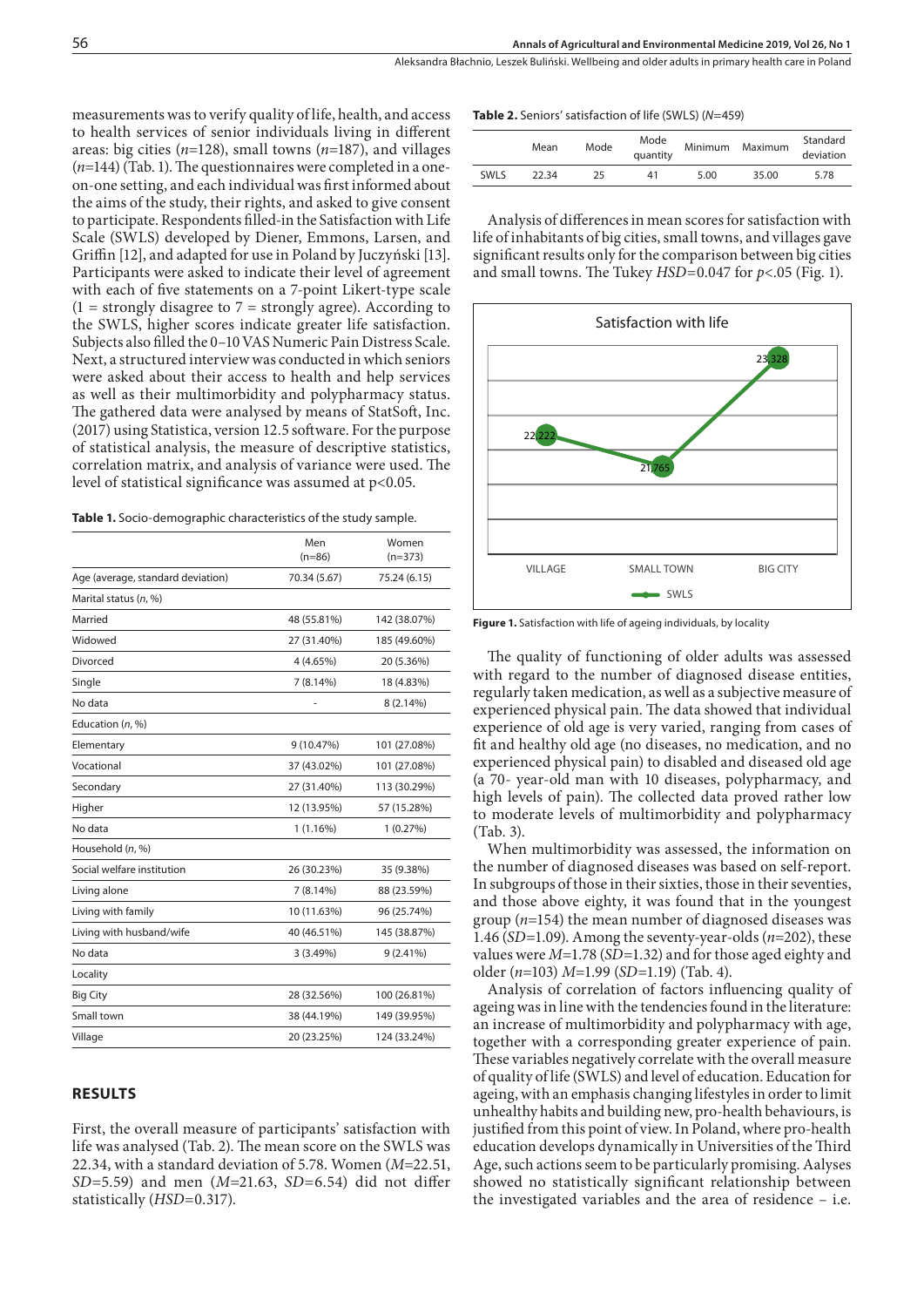#### **Annals of Agricultural and Environmental Medicine 2019, Vol 26, No 1**

Aleksandra Błachnio, Leszek Buliński . Wellbeing and older adults in primary health care in Poland

|  |  |  |  |  |  |  | <b>Table 3.</b> Multimorbidity, polypharmacy, and pain – subjective assessment by seniors |  |  |  |  |  |  |  |  |  |  |
|--|--|--|--|--|--|--|-------------------------------------------------------------------------------------------|--|--|--|--|--|--|--|--|--|--|
|--|--|--|--|--|--|--|-------------------------------------------------------------------------------------------|--|--|--|--|--|--|--|--|--|--|

|                                      | N   | M    | Median | Mode | Mode<br>quantity | Min | Max | Lower<br>quartile | Upper<br>quartile | Standard<br>deviation |
|--------------------------------------|-----|------|--------|------|------------------|-----|-----|-------------------|-------------------|-----------------------|
| Multimorbidity                       | 459 | . 72 | 00.1   | 1.00 | 176              |     | 10  | 00.1              | 2.00              | 1.23                  |
| Polypharmacy                         | 459 | .54  | 1.00   | 1.00 | 197              |     |     | 0.001             | 2.00              | 1.07                  |
| 0-10 VAS Numeric Pain Distress Scale | 423 | 3.36 | 3.00   | 0.00 | 53               |     | 10  | 00.1              | 5.20              | 2.63                  |

**Table 4.** Multimorbidity in successive decades of life of seniors

|           |     |                |               |                | No. of Diagnosed Diseases |                |          |          |    |
|-----------|-----|----------------|---------------|----------------|---------------------------|----------------|----------|----------|----|
| Age Range | 0   | $\overline{1}$ | $\mathcal{P}$ | $\overline{3}$ | $\overline{4}$            | 5              | 6        |          | 10 |
| $60 - 69$ | 21  | 73             | 40            | 11             | 8                         | $\Omega$       | $\Omega$ |          | 0  |
| $70 - 79$ | 25. | 72             | 57            | 28             | 15                        | $\overline{4}$ | $\Omega$ | 0        |    |
| $80+$     | 8   | 31             | 32            | 21             | 9                         | $\overline{1}$ |          | $\Omega$ | 0  |

big city, small town, or village. A negative correlation was observed between pathological indices of ageing and the level of autonomy of life of seniors. The autonomy was lower among the residents of nursing homes, and higher among seniors living in households shared with a spouse (Tab. 5).

**Table 5.** Correlation matrix for variables describing health and quality of life of seniors (*N*=413; *p*<.05)

|                                         | M    | <b>SD</b> | Age  | Edu-<br>cation | Ageing<br>in one's<br>own<br>home | Area of<br>Residence | <b>SWLS</b> |
|-----------------------------------------|------|-----------|------|----------------|-----------------------------------|----------------------|-------------|
| 0-10 VAS Numeric<br>Pain Distress Scale | 3.34 | 2.63      | 0.17 | $-0.13$        | $-0.23$                           | $-0.01$              | $-0.27$     |
| Multimorbidity                          | 1.72 | 1.22      | 0.21 | $-0.11$        | $-0.18$                           | 0.08                 | $-0.20$     |
| Polypharmacy                            | 1.55 | 1.05      | 0.21 | $-0.12$        | $-0.14$                           | 0.08                 | $-0.18$     |

Together with age and increasing number of chronic diseases, the level of functional independence of seniors decreases together with their quality of life, as shown in the correlation matrix (Tab. 6).

**Table 6.** Correlation matrix for functional independence and age, multimorbidity, and seniors' satisfaction of life (*N*=411, *p*<.05)

|                                                                  | Age  | Multi-<br>morbidity | <b>SWLS</b> |
|------------------------------------------------------------------|------|---------------------|-------------|
| Difficulties with using public transport                         | 0.12 | 0.03                | 0.06        |
| Difficulties with running basic formal/administrative<br>errands | 0.27 | 0.27                | $-0.20$     |
| Difficulties with shopping                                       | 0.39 | 0.34                | $-0.13$     |
| Difficulties going for a walk                                    | 0.23 | 0.31                | $-0.22$     |
| Difficulties with cleaning one's home                            | 0.31 | 0.32                | $-0.15$     |
| Difficulties with independent preparation of meals               | 0.20 | 0.24                | $-0.12$     |
| Difficulties with getting dressed independently                  | 0.13 | 0.16                | $-0.10$     |
| Difficulties with self-grooming                                  | 0.19 | 0.19                | $-0.14$     |
| Difficulties with small repairs and renovations                  | 0.26 | 0.16                | $-0.14$     |

A large body of data was obtained in this study regarding seniors' assessments of quality of health services. The problem of discrimination of older individuals by medical personnel was included in the interview. Most respondents, regardless of locality, did not report experiencing such discrimination. Unfortunately, the fraction of respondents who described instances of experiencing discrimination ranged from a

fifth of those living in villages to a third of those living in big cities. These experiences occurred with frequency ranging from moderate to very frequent (Fig. 2).

Analysing barriers in the everyday functioning of older adults has shown that the greatest such barrier is coping with their diseases. Inhabitants of big cities can rely less on their close family members for care than can their peers from small towns and villages. It is a sign of the times that Poland, which used to be an example of a country which relied on the family as the main source of support for seniors, as a result of the pension and annuities reform and economic mobility of younger generations, only slowly approaches the problem of deficit of care and help for its oldest citizens. At the same time, the older citizens of Poland expressed no demands from the State with regards to providing them with proper care and adapting the scope of healthcare to their needs. Such expectations would be justified, and are natural to communities of seniors in highly developed countries. This is shown in the low percentage of answers identifying difficulty accessing care institutions (including health services) (Fig. 3).

Analysis of strategies for coping with difficult situations, such as a disease, shows that it is most common for older individuals who live in small towns, followed by those living in villages, to compensate for the low frequency of physician consultations by self-medication practices, including the frequent use of analgesics. The situation of seniors living in big cities is significantly more favourable. Although they undergo more intensive pharmacotherapy, this therapy is under the control of a physician and more individualised. Its effectiveness proves the fact that this subgroup has by far the lowest level of use of painkillers, as proved by the ANOVA analysis (Wilk's Lambda = 0.965,  $F(6,900) = 2,678$ ; p=0,014) (Fig. 4).

The analysis of environmental resources of older adults are based on self-reporting. The subjects assessed them with a choice of five responses (1 – never; 5 – always). The collected data shows that the family is a substantial source of care, but its fundamental caregiving function is clearly preserved mostly in villages. Seniors living in big cities often cannot count on support and help from their closest family members. The available help services guaranteed by the State in the form of visiting nurses, social caregivers, or financial help, is marginal, if it exists at all (Fig. 5).

It is worth highlighting that in the range and diversification of help resources, the quality of life of seniors who live outside big cities is worse, with the exception of family support, which is better (differences were significant; Wilk's Lambda =0.928, F(10,886)=3,393; p=0.0002).

The problem of older individuals' self-reported barriers to usage of medical services in Poland still exists. The collected data proved significant differences (F(2,451)=3,614, p=0.0277) in seniors' evaluation of the frequency of difficulties in using medical services, in villages, small towns, and big cities (Fig. 6). Subjects assessed the problem with a choice of five responses (1 – never; 5 – always).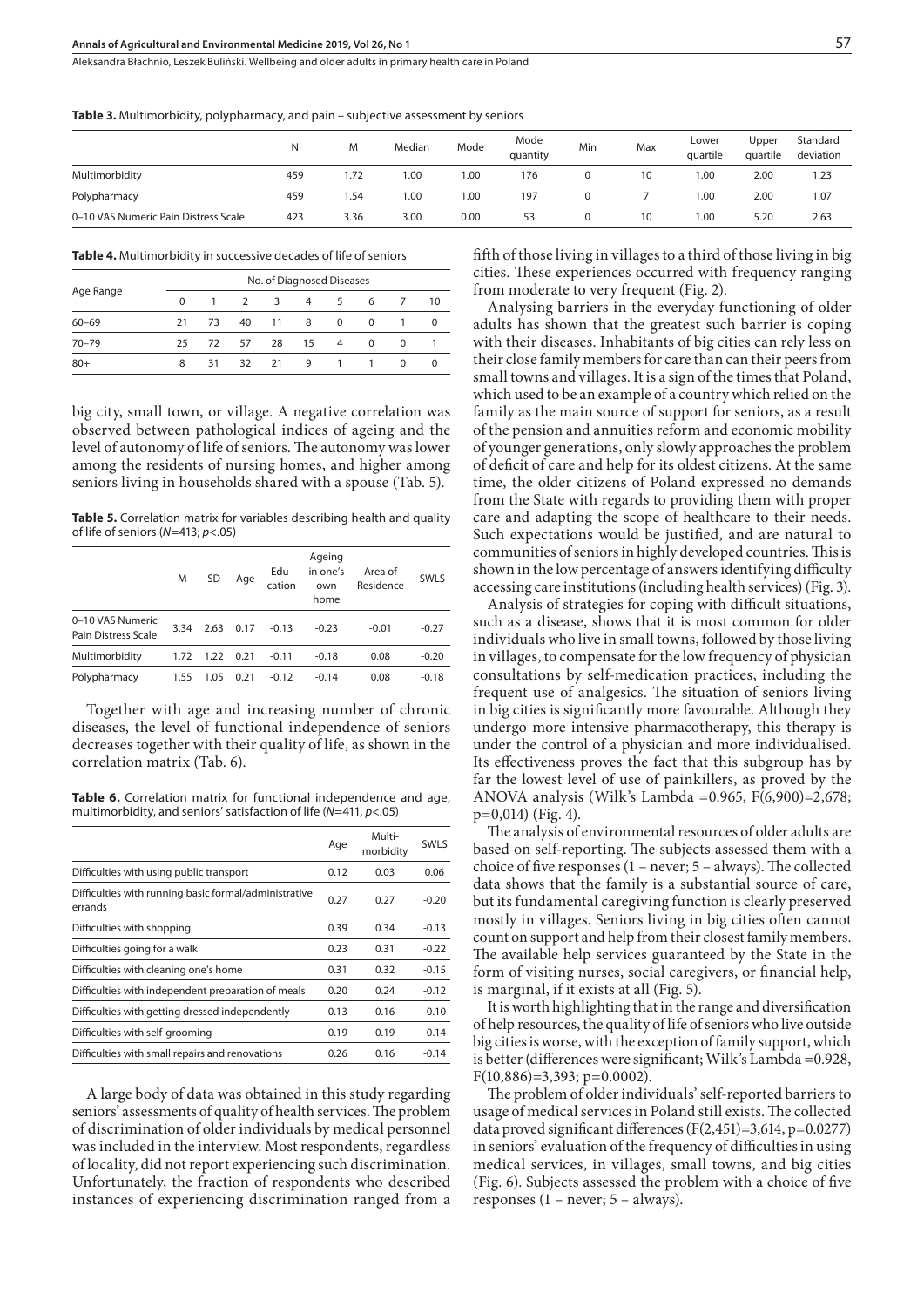## **Annals of Agricultural and Environmental Medicine 2019, Vol 26, No 1**

Aleksandra Błachnio, Leszek Buliński . Wellbeing and older adults in primary health care in Poland



Figure 2. Experience of discrimination in the health sector by older individuals living in villages, small towns, and big cities



**Figure 3.** Which problems affect older individuals in your community, and to what extent do they concern you?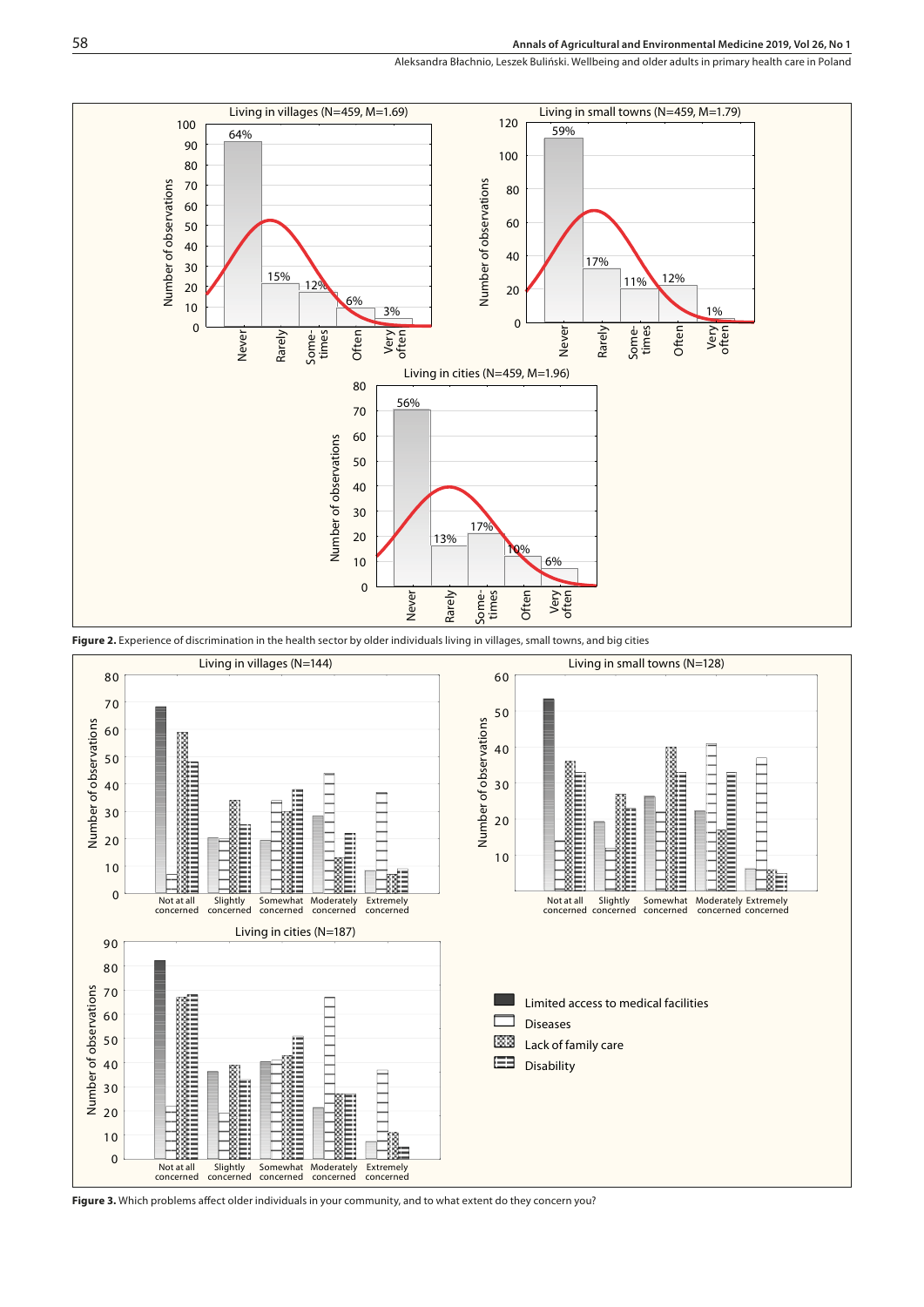#### **Annals of Agricultural and Environmental Medicine 2019, Vol 26, No 1**

Aleksandra Błachnio, Leszek Buliński . Wellbeing and older adults in primary health care in Poland



**Figure 4.** Bi-annual checkup with a physician, taking analgesics in the preceding week, and polypharmacy among the participants, by locality



**Figure 5.** Frequency and scope of help used by seniors living in villages, small towns, and big cities

## **DISCUSSION**

]The model of successful healthy ageing has led to a revised understanding of the geriatric patient's functioning. The geriatric patient-centered view is more favoured than the traditional disease-centreed view [14]. This change is visible



**Figure 6.** Responses of seniors concerning difficulties accessing and using medical services, in villages, small towns, and big cities

even in critical areas, such as caring for patients suffering from dementia [15], which is an achievement of the last two decades. However, this progress is much more visible in research papers and publications than in common practice [16,17]. In the everyday life of geriatric patients, diseases are usually treated symptomatically using the cheapest, routine procedures. Interventions are focused on fighting symptoms, and comprehensible and effective diagnoses are rare.

Fragmentary and fickle financial cuts do not improve the condition of the health sector in the area of geriatric practise. The problem of huge, consistently underestimated costs associated with chronic diseases in old age, incurred by patients, their families, local communities and the State, remains ongoing for many countries, including Poland [18,19].

Despite these limitations, it has been observed that the subjective assessment of the health of Poles has improved in recent years, i.e. between population studies in 2009 and 2014 [20]. The results turned out to be only a little lower than the results of seniors in the USA (*M*=24.40, *SD*=6.99) [12]. A Polish normalisation sample (*N*=555, aged 20–55) had no subjects at the senior age that could be compared with the presented results [13]. The findings of the presented study are in line with this, especially in the context of the investigated overall level of quality of life, multimorbidity, and polypharmacy. The results are also in line with the global trend of promoting successful ageing at home. Of course, a generalization of the entire population would not be justified, but the first phase of Polish old age (i.e. before the age of 75, as per WHO) seems to correspond to the model of successful ageing. However, when interpreting them, one ought to refer to cross-cultural studies [21], to the context of the lives of Polish older adults, and to the deficits in health care, otherwise the interpretation may be harmful – a naive, overly positive interpretation may slow down the inefficient and delayed reform of the geriatric health care sector in Poland. The data presented in the current study about the lack of fulfilment of the needs of older individuals in terms of health and healthcare show that the pro-senior reform undertaken to-date is a patchwork of local initiatives, with marginal efficacy.

This study has shown that the safety of the older adults in the area of health, understood as appropriate support in the disease process and full diagnostics, appropriate pharmacotherapy, pain management, and optimisation of the overall quality of life, is still beyond their reach. There is a lack of specialised personnel to provide care for older adults in their place of residence. The problem of the low number of visiting nurses, who can unburden GPs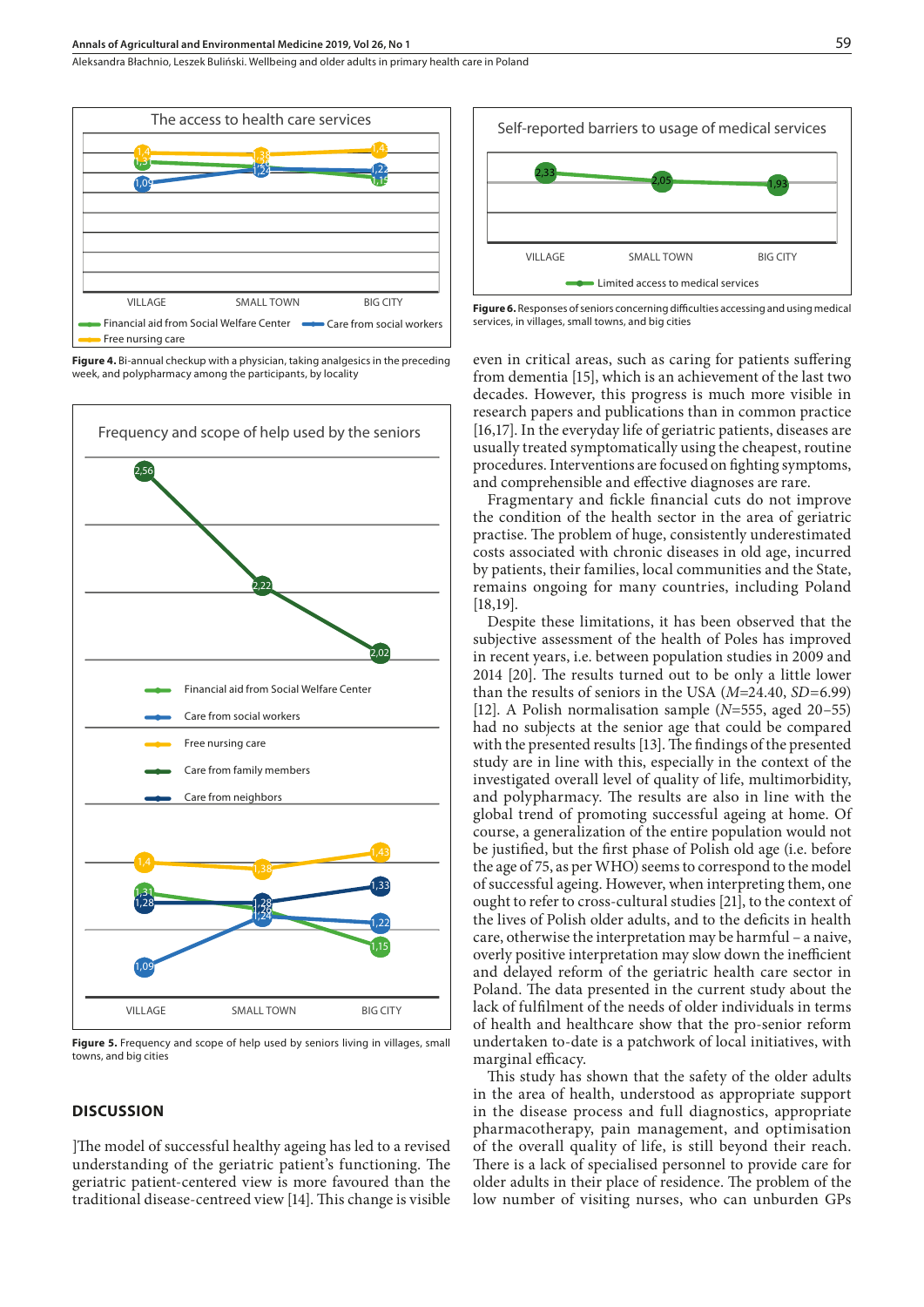and react to the needs of geriatric patients on an ongoing basis, is clearly visible. This has been indicated by nurses themselves [22, 23]. The results discussed in this study should be treated as the active participation of seniors in the debate on the role of visiting nurses. The respondents reported unsatisfactory access to nursing services, which they assessed as necessary. Lack of specialized physicians caused even greater frustration and undoubtedly posed a threat to the wellbeing of ageing individuals. Contact with GPs was not satisfactory. Difficulty in accessing and using health services is a serious barrier to prophylaxis and appropriate management of the ageing process for inhabitants of small towns and villages. Respondents compensated for the lack of specialists through self-medication. This tendency was indirectly revealed through their frequent use of analgesics. Pain and its importance for quality of life of older adults is becoming more pronounced in the world literature [24, 25], whereas in Poland, in geriatric practice, it is marginalised. Knowledge about the negative influence of polypharmacy [26] among ageing individuals is small. The situation is worsened by the media, who advertise diet supplements and other non-prescription (and thus beyond physicians' control) drugs: vitamins, mineral preparations, and dietary supplements (used by over 25% of adults [20]). Taken all at once and with no regard to the physiological efficiency of the organism, they often worsen, rather than improve, the condition of seniors.

Among the currently well-diagnosed diseases are: cardiovascular diseases and some types of cancers, but prevention, early diagnosis, and concern about high quality of long-term care are still weak sides of the underfinanced health sector. Waiting times for diagnostic procedures, medical procedures, and consultations are usually months, frequently even more than a year [20]. The inefficiency of the system for a geriatric patient is equivalent to treatment failure, significant decline in quality of life, and even premature death. Reorganisation of the health service, especially in the area of management and finances, is a difficult task, and without doubt a long-term one. The role of the State must extend beyond narrow interventions aimed at resolving a crisis. It is possible to positively influence the quality of life of an ageing individual through interventions from health policy, as it is broadly understood. This has been shown by Thomas R. Frieden [27, 14] in the health impact pyramid. The value of such interventions is shown by studies, which we refer to too rarely, showing that 5–15% of one's health is determined by genetic factors, 5–10% by physical environment, 20–25% by social context, only 10–20% by interventions of remedial medicine, and as much as 50% by an individual's lifestyle [28].

## **CONCLUSIONS**

The health care system, especially the geriatric sector, still seriously fails to address the real needs of patients [29, 30, 31, 32, 33, 34]. The number of primary care physicians, specialists, and other health care practitioners along with the appropriate number of beds for geriatric patients, are insufficient. Strategies implemented in order to increase the effectiveness of medical care outside of Poland [35], including interdisciplinary interventional teams, integrated care pathways, or analysis of generic and/or specific patient

reported outcome measures, are just interesting bits of gerontological literature to Polish practitioners. An inefficient system dumps the burden of caring for geriatric patients on their families. At the same time, the increasing economic mobility of young people, crisis of attachment, and a number of other factors, significantly lower the readiness of relatives to care for their ageing relations.

The anxiety of a geriatric patient about their body's inefficiency and weakness increases. At the moment, the number and scope of health services they are guaranteed is insufficient, and there are still no ideas for dealing with the increasing deficit. Calls for the de-institutionalization of care for older adults, especially in the light of the expected increase in the numbers of patients with dementia, are reckless and socially harmful. The expectation that the State will secure care for the older adults is naive. The only responsible action to take is to promote responsible and efficient partnership in the area of long-term care for geriatric patients between practitioners (geriatric specialists, nurses, social workers, and physiotherapists), relatives, society, and the seniors themselves [4, 36]. In order to achieve this, it is necessary to be open to a wider discussion about the diversification of needs and resources of geriatric patients living in villages and in big cities.

### **REFERENCES**

- 1. Haber D. Health care for an aging society. Cost-conscious community care and self-care approaches. Routledge, London & New York. 1989.
- 2. Burns LR, D'Aunno T, Kimberly JR. Globalization and its many faces: the case of the health sector. [in:] H. Gatignon, J.R. Kimberly, R.E. Gunther (eds.) The INSEAD-Wharton alliance on globalizing. Strategies for building successful global businesses, s.395–421. Cambridge University Press, Cambridge. 2004.
- 3. World Health Organization. Preventing Chronic Diseases: a Vital Investment. Geneva. 2005.
- 4. Fouché Ch. Partnering in the field of chronic care service provision. [in:] Beddoe L, Maidment J (eds.). Social work practice for promoting health and wellbeing. Critical issues, p. 218–229. Routledge, London & New York. 2014.
- 5. Buliński L. Polityczne postrzeganie problematyki starzenia się obywateli: obraz życzeniowy [Political perception of the problems of citizens' ageing: wishful thinking]. [in:] Buliński L (ed.). Realność złego starzenia się. Poza polityczną i społeczną powinnością [The reality of bad ageing. Beyond political and social correctness], 11–22. Wydawnictwo A. Marszałek, Toruń. 2015. [in Polish]
- 6. Błachnio A. Tele-geriatria a jakość życia seniorów [Tele-geriatry and the quality of life of seniors]. Pedagogika Rodziny 2016; 6(2): 167–176. [in Polish]
- 7. Derejczyk J, Bień B, Kokoszka-Paszkot J, Szczygieł J. Gerontologia i geriatria w Polsce na tle Europy – czy należy inwestować w ich rozwój w naszym kraju? [Gerontology and geriatric in Poland as compared to Europe – should we invest in their development in our country?] Gerontologia Polska 2008; 16(3): 149–159. [in Polish]
- 8. NIK (Naczelna Izba Lekarska) (2017). Zestawienie liczbowe lekarzy i lekarzy dentystów wg dziedziny i stopnia specjalizacji; stan na 30.11.2017 [Numerical comparison of doctors and dentists by field and degree of specialization; condition on November 30, 2017]. [http://www.](http://www.nil.org.pl/__data/assets/pdf_file/0004/124294/Zestawienie-nr-04.pdf) [nil.org.pl/\\_\\_data/assets/pdf\\_file/0004/124294/Zestawienie-nr-04.pdf](http://www.nil.org.pl/__data/assets/pdf_file/0004/124294/Zestawienie-nr-04.pdf) (access: 30.12.2017) [in Polish]
- 9. Bień B. Opieka geriatryczna w perspektywie starzenia się ludności w Polsce [Geriatric care in the context of population ageing in Poland]. [in:] Hrynkiewicz J (ed.). O sytuacji ludzi starszych [About the situation of older adults], 151–158. Rządowa Rada Ludnościowa, Warszawa. 2012. [in Polish]
- 10. Błędowski P, Maciejasz M. Rozwój opieki długoterminowej w Polsce – stan i rekomendacje [Development of long-term care in Polandcurrent state and recommendations]. Nowiny Lekarskie 2013; 82(1): 61–69. [in Polish]